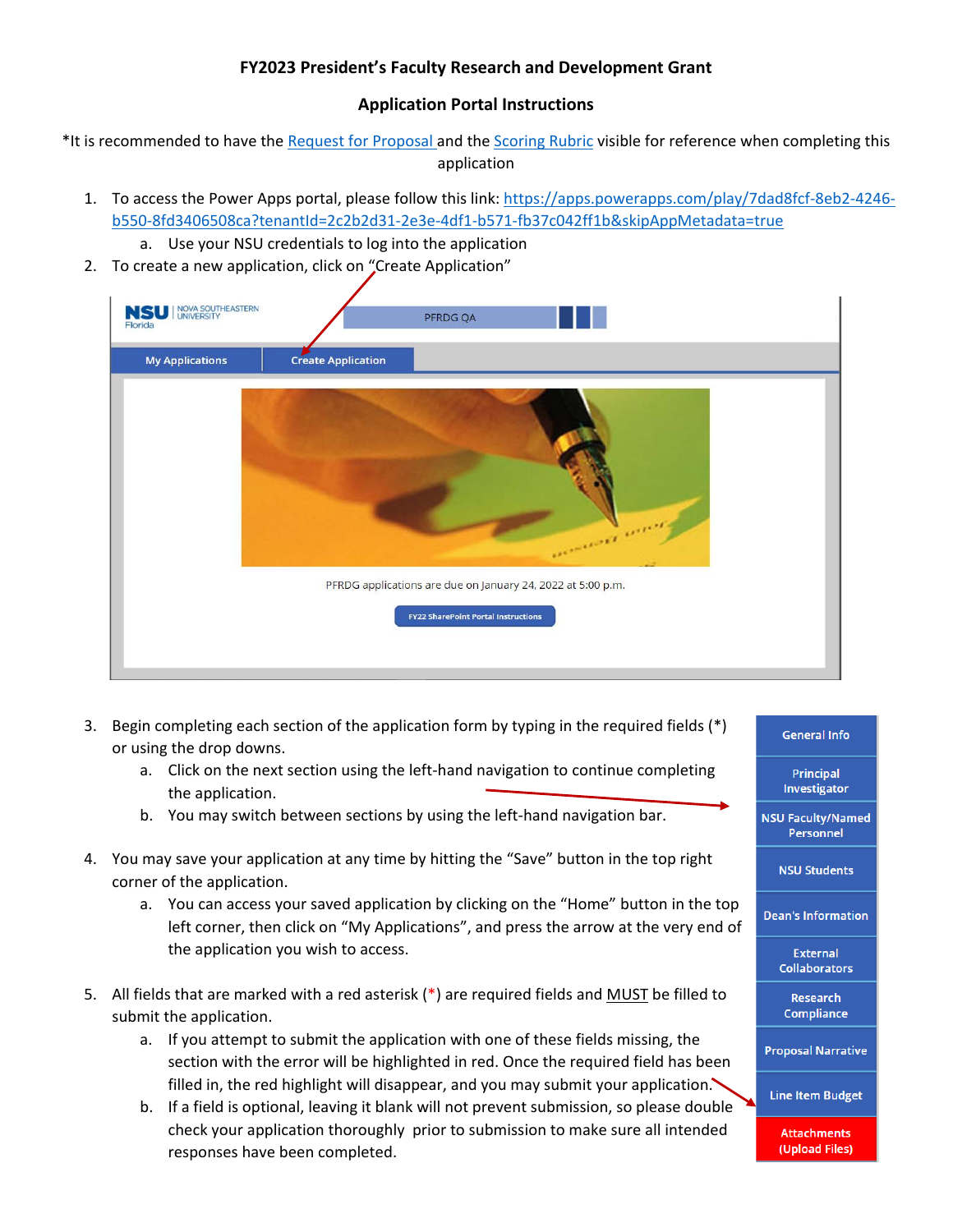- 6. Completing Proposal Narrative section:
	- a. All fields are required and must be completed to submit your application (you may wish to create your responses first in a Word document and cut and paste into the form fields). Make sure to follow instructions in the Request for Proposal document.
	- b. Each box within this section has a character limit at the top of the box; the number of characters used will be noted at the top right of each box. If you exceed the allotted number of characters, the box will be highlighted in red and you will be unable to submit the application until the character limit is at, or below, the allotted amount.
- 7. Completing Line-Item Budget section:
	- a. This section is required at least one of the budget lines needs to be completed as well as its corresponding text box.
	- b. The total amount requested should be equal to the sum of all line items that have been filled in.
	- c. The total amount will automatically be tabulated.
- 8. Completing Attachments (Upload Files) section:
	- a. To upload a document, click on "  $\mathbb R$  Attach file".
	- b. This will bring you to your files folder and will allow you to add the necessary documents to your application.
	- c. Please upload ALL documents as a PDF file.
	- d. To successfully upload your documents, you must save your application.
	- e. Required attachments include Deans Commitment Form(s), Curriculum Vitae, and References.
		- i. A Dean's Commitment form is required for the applicant's Dean as well as any other internal NSU collaborator's Dean.

| There is nothing attached.                                       |  |  |
|------------------------------------------------------------------|--|--|
| $\mathsf{\textcolor{blue}{\textsf{\textbackslash}}}$ Attach file |  |  |
|                                                                  |  |  |
|                                                                  |  |  |
|                                                                  |  |  |

- 9. Certification Statement
	- a. At the end of the application, you will find a certification statement you must review and check the box to indicate you are in agreeance to the statement.
	- **b. This is a required field, and you will not be able to submit without checking the box.**

Check the following checkbox to submit I certify that the information submitted within the application is true, complete, and accurate to the best of my knowledge. I agree to accept responsibility for the scientific conduct of the project, to provide the required final PFRDG report, and to fulfill the external funding submission requirements of the PFRDG program, if funded